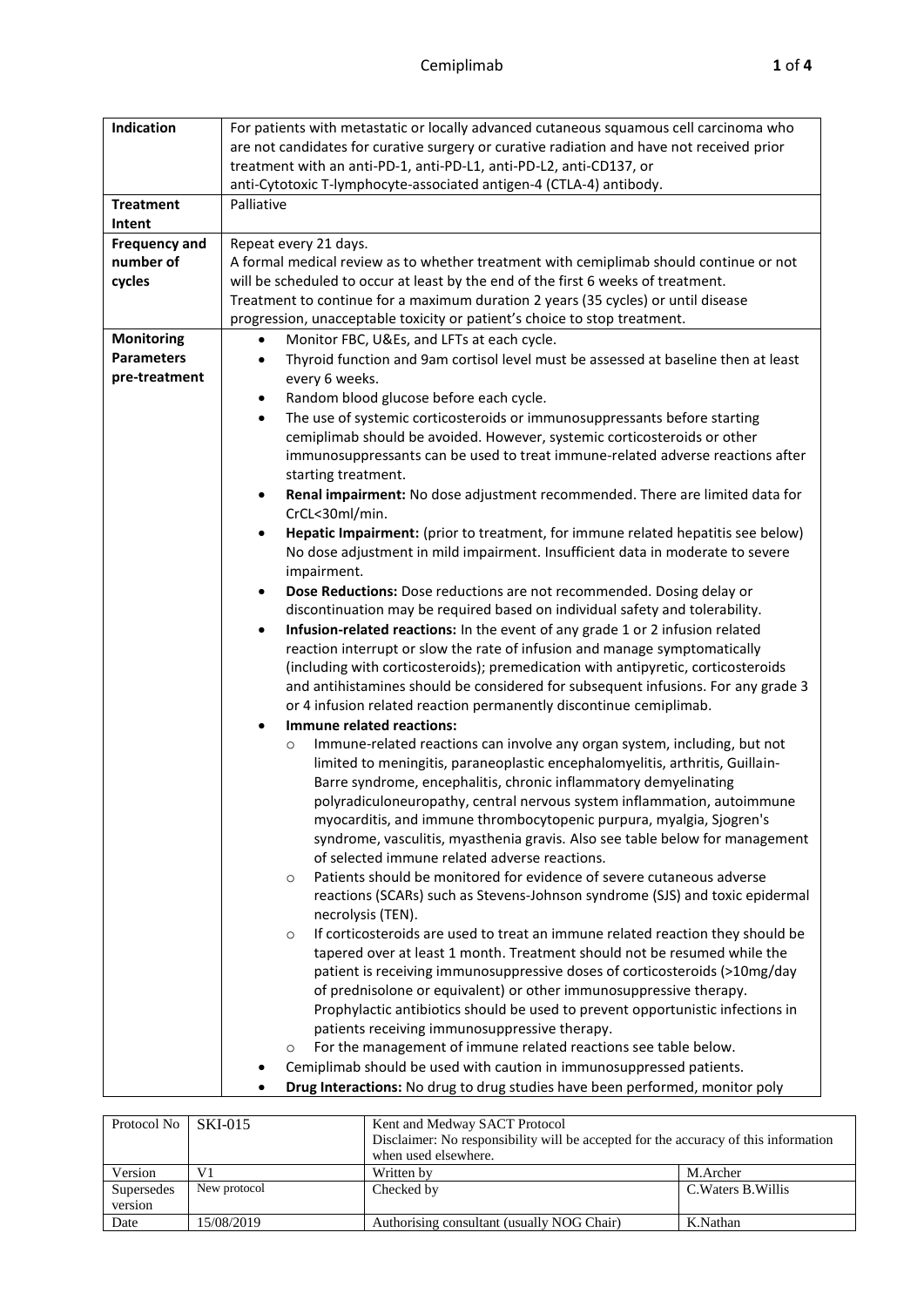|                   | pharmacy patients closely.                                                                                                                                                                                                                                                                                                                                                                                                                |
|-------------------|-------------------------------------------------------------------------------------------------------------------------------------------------------------------------------------------------------------------------------------------------------------------------------------------------------------------------------------------------------------------------------------------------------------------------------------------|
|                   | The patient should be provided with the Libtayo® Patient Alert card, this should be<br>$\bullet$<br>carried during and until at least 5 months after the last dose of treatment and<br>patients must be advised to contact the oncology team or the 24 hour hot-line<br>immediately they experience any side effect, as some side effects worsen rapidly.<br>Prompt management of side effects can ensure that the patient continues with |
|                   | treatment.                                                                                                                                                                                                                                                                                                                                                                                                                                |
| <b>References</b> | SPC accessed on line 11/07/2019                                                                                                                                                                                                                                                                                                                                                                                                           |

NB For funding information, refer to CDF and NICE Drugs Funding List

| Protocol No | SKI-015      | Kent and Medway SACT Protocol                                                       |                     |  |  |
|-------------|--------------|-------------------------------------------------------------------------------------|---------------------|--|--|
|             |              | Disclaimer: No responsibility will be accepted for the accuracy of this information |                     |  |  |
|             |              | when used elsewhere.                                                                |                     |  |  |
| Version     | V1           | M.Archer<br>Written by                                                              |                     |  |  |
| Supersedes  | New protocol | Checked by                                                                          | C. Waters B. Willis |  |  |
| version     |              |                                                                                     |                     |  |  |
| Date        | 15/08/2019   | Authorising consultant (usually NOG Chair)<br>K.Nathan                              |                     |  |  |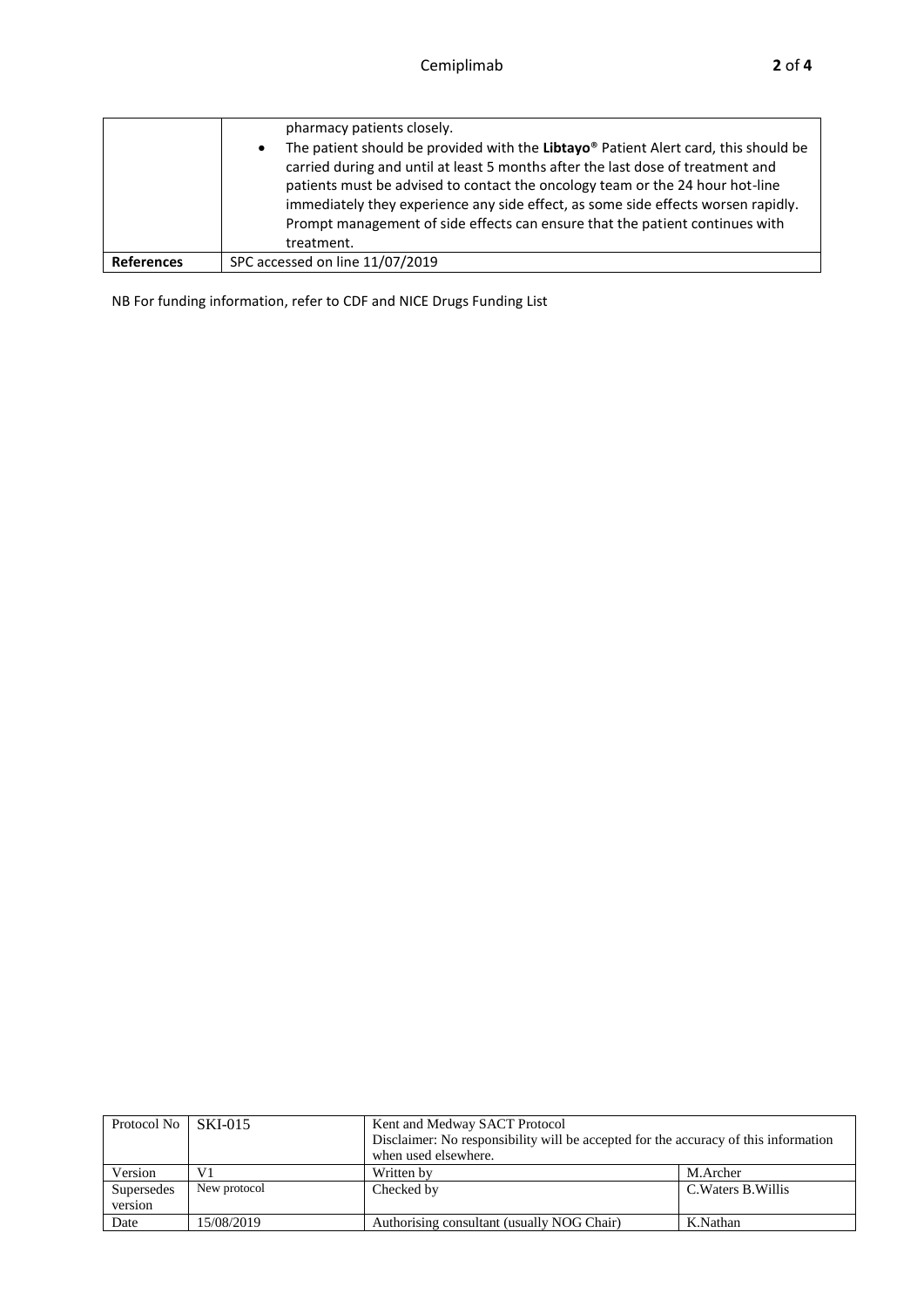## **Table of recommended treatment modifications for immune related reactions**

| <b>Adverse reaction</b>                                                                  | <b>Severity</b>                                                                                       | Dose modification                                                                                                                                                             | <b>Additional intervention</b>                                                                                                                                                                                |  |
|------------------------------------------------------------------------------------------|-------------------------------------------------------------------------------------------------------|-------------------------------------------------------------------------------------------------------------------------------------------------------------------------------|---------------------------------------------------------------------------------------------------------------------------------------------------------------------------------------------------------------|--|
|                                                                                          |                                                                                                       | Withhold cemiplimab                                                                                                                                                           | Initial dose of 1 to 2 mg/kg/day prednisone or equiva-<br>lent followed by a taper                                                                                                                            |  |
| Pneumonitis                                                                              | Grade 2                                                                                               | Resume cemiplimab if pneumonitis improves and remains at Grade 0 to 1 after corticosteroid<br>taper to ≤10 mg/day prednisone or equivalent                                    |                                                                                                                                                                                                               |  |
|                                                                                          | Grade 3 or 4<br>or<br>recurrent Grade 2                                                               | Permanently discontinue                                                                                                                                                       | Initial dose of 2 to 4 mg/kg/day prednisone or equiva-<br>lent followed by a taper                                                                                                                            |  |
|                                                                                          |                                                                                                       | Withhold cemiplimab                                                                                                                                                           | Initial dose of 1 to 2 mg/kg/day prednisone or equiva-<br>lent followed by a taper                                                                                                                            |  |
| Colitis                                                                                  | Grade 2 or 3                                                                                          | Resume cemiplimab if colitis or diarrhoea improves and remains at Grade 0 to 1 after corticoster-<br>oid taper to $\leq 10$ mg/day prednisone or equivalent                   |                                                                                                                                                                                                               |  |
|                                                                                          | Grade 4<br>or<br>recurrent Grade 3                                                                    | Permanently discontinue                                                                                                                                                       | Initial dose of 1 to 2 mg/kg/day prednisone or equiva-<br>lent followed by a taper                                                                                                                            |  |
|                                                                                          | Grade 2 with AST or ALT >3 and                                                                        | Withhold cemiplimab                                                                                                                                                           | Initial dose of 1 to 2 mg/kg/day prednisone or equiva-<br>lent followed by a taper                                                                                                                            |  |
| Hepatitis                                                                                | ≤5×ULN<br>or<br>total bilirubin >1.5 and ≤3×ULN                                                       | steroid taper                                                                                                                                                                 | Resume cemiplimab if hepatitis improves and remains at Grade 0 to 1 after corticosteroid taper to<br>$\leq$ 10 mg/day prednisone or equivalent or returns to baseline AST or ALT after completion of cortico- |  |
|                                                                                          | Grade ≥3 with AST or ALT<br>>5×ULN<br>or<br>total bilirubin >3×ULN                                    | Permanently discontinue                                                                                                                                                       | Initial dose of 1 to 2 mg/kg/day prednisone or equiva-<br>lent followed by a taper                                                                                                                            |  |
| Hypothyroidism                                                                           | Grade 3 or 4                                                                                          | Withhold cemiplimab                                                                                                                                                           | Initiate thyroid hormone replacement as clinically<br>indicated                                                                                                                                               |  |
|                                                                                          |                                                                                                       | Resume cemiplimab when hypothyroidism returns to Grade 0 to 1 or is otherwise clinically stable                                                                               |                                                                                                                                                                                                               |  |
| Hyperthyroidism                                                                          | Grade 3 or 4                                                                                          | Withhold cemiplimab                                                                                                                                                           | Initiate symptomatic management                                                                                                                                                                               |  |
|                                                                                          |                                                                                                       |                                                                                                                                                                               | Resume cemiplimab when hyperthyroidism returns to Grade 0 to 1 or is otherwise clinically stable                                                                                                              |  |
| Hypophysitis                                                                             | Grade 2 to 4                                                                                          | Withhold cemiplimab                                                                                                                                                           | Initial dose of 1 to 2 mg/kg/day prednisone or equiva-<br>lent followed by a taper and hormone replacement as<br>clinically indicated                                                                         |  |
|                                                                                          |                                                                                                       | Resume cemiplimab if hypophysitis improves and remains at Grade 0 to 1 after corticosteroid taper<br>to ≤10 mg/day prednisone or equivalent or is otherwise clinically stable |                                                                                                                                                                                                               |  |
| Adrenal insufficiency                                                                    | Grade 2 to 4                                                                                          | Withhold cemiplimab                                                                                                                                                           | Initial dose of 1 to 2 mg/kg/day prednisone or equiva-<br>lent followed by a taper                                                                                                                            |  |
|                                                                                          |                                                                                                       | steroid taper to ≤10 mg/day prednisone or equivalent or is otherwise clinically stable                                                                                        | Resume cemiplimab if adrenal insufficiency improves and remains at Grade 0 to 1 after cortico-                                                                                                                |  |
| Type 1 diabetes mellitus                                                                 | Grade 3 or 4 (hyperglycaemia)                                                                         | Withhold cemiplimab                                                                                                                                                           | Initiate treatment with anti-hyperglycaemics as clini-<br>cally indicated                                                                                                                                     |  |
|                                                                                          |                                                                                                       |                                                                                                                                                                               | Resume cemiplimab when diabetes mellitus returns to Grade 0 to 1 or is otherwise clinically stable                                                                                                            |  |
| Skin adverse reactions                                                                   | Grade 2 lasting longer than 1<br>week,                                                                | Withhold cemiplimab                                                                                                                                                           | Initial dose of 1 to 2 mg/kg/day prednisone or equiva-<br>lent followed by a taper                                                                                                                            |  |
|                                                                                          | Grade 3<br>or<br>suspected Stevens-Johnson<br>syndrome (SJS) or toxic epi-<br>dermal necrolysis (TEN) | Resume cemiplimab if skin reaction improves and remains at Grade 0 to 1 after corticosteroid<br>taper to ≤10 mg/day prednisone or equivalent                                  |                                                                                                                                                                                                               |  |
|                                                                                          | Grade 4 or confirmed SJS or<br>TEN                                                                    | Permanently discontinue                                                                                                                                                       | Initial dose of 1 to 2 mg/kg/day prednisone or equiva-<br>lent followed by a taper                                                                                                                            |  |
| Immune-related skin reaction<br>or other immune-related<br>adverse reactions in patients | Grade 2                                                                                               | Withhold cemiplimab                                                                                                                                                           | Initiate symptomatic management immediately, in-<br>cluding initial dose of 1 to 2 mg/kg/day prednisone or<br>equivalent followed by a taper                                                                  |  |

| Protocol No | <b>SKI-015</b> | Kent and Medway SACT Protocol<br>Disclaimer: No responsibility will be accepted for the accuracy of this information<br>when used elsewhere. |                     |  |  |  |
|-------------|----------------|----------------------------------------------------------------------------------------------------------------------------------------------|---------------------|--|--|--|
| Version     | V1             | Written by                                                                                                                                   | M.Archer            |  |  |  |
| Supersedes  | New protocol   | Checked by                                                                                                                                   | C. Waters B. Willis |  |  |  |
| version     |                |                                                                                                                                              |                     |  |  |  |
| Date        | 15/08/2019     | Authorising consultant (usually NOG Chair)                                                                                                   | K.Nathan            |  |  |  |